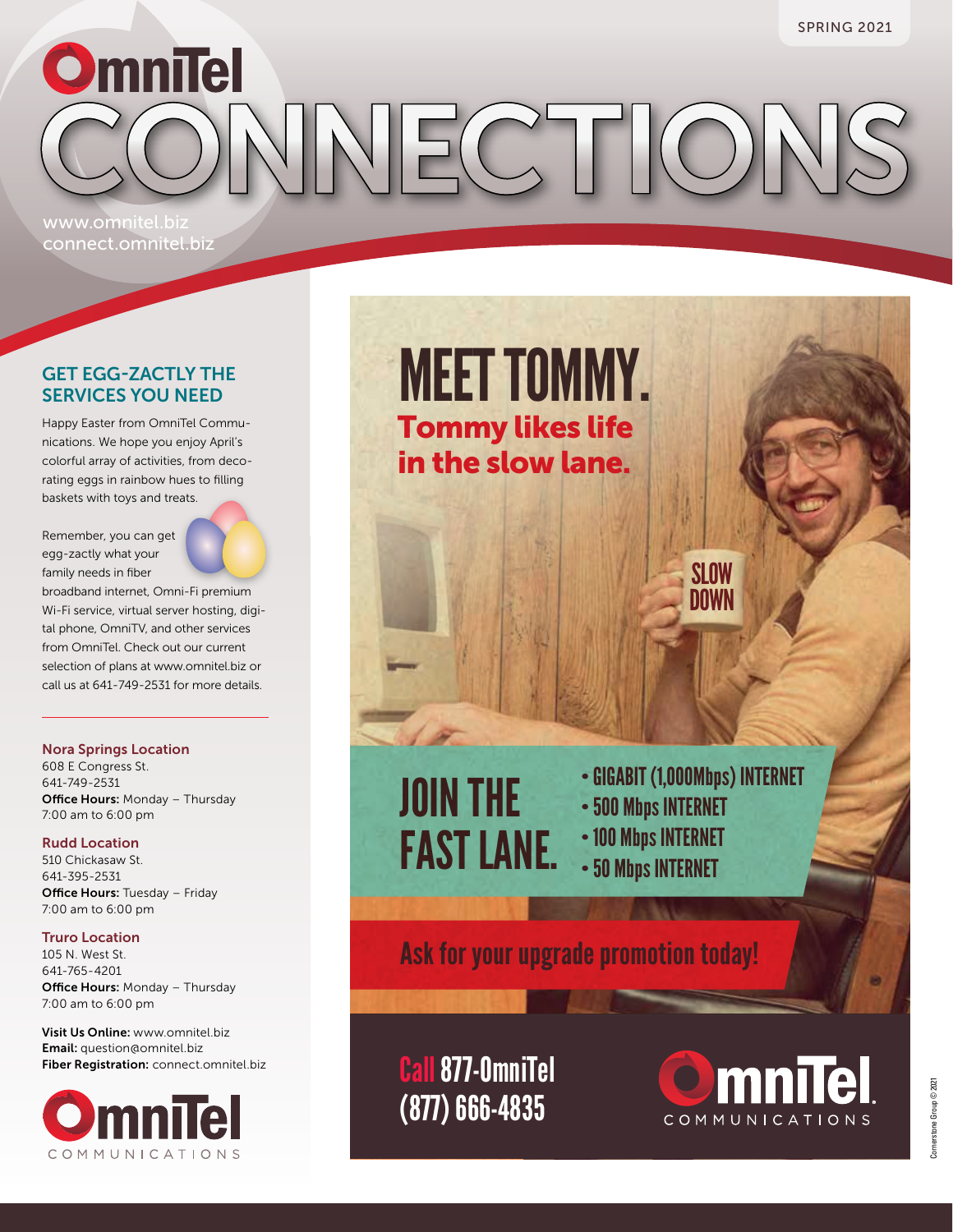### WHAT TO KNOW BEFORE YOU BURN, DIG OR MOW

Telephone pedestals and fiber markers indicate the location of internet, digital TV, and digital phone cables and equipment. Please watch for them on your property if you are burning ditches or mowing and be careful to avoid them. Damage can disrupt service for you and/ or your neighbors.

Fiber connections are very expensive to repair — often several thousand dollars or more. Repair costs may be billed to the operator who caused the damage, so pay attention in order to avoid having to pay up.

Also be sure to call 811 before you dig anywhere. All sorts of utility lines, pipes, and cables could be buried on your property. That's why every digging job — from planting a tree to installing a fence — requires a call to 811 to locate and mark underground facilities before digging begins. There's no cost to you.

OmniTel Communications thanks you for your cooperation in helping protect our valuable communications infrastructure.



## **INTERNET INFRASTRUCTURE AFFECTS RELIABILITY AND SPEED OF SERVICE**

Today's consumers have many choices to make about broadband internet service, and one of the most important ones is deciding what type of infrastructure will be used to carry the connection. While options vary depending on the service area, the most common types of internet infrastructure used in the U.S. today are copper telephone lines, coaxial cables, fiber-optic cables, satellites, and cell phone towers.

#### Fiber is Fastest

Why does it matter what kind of infrastructure is used? It matters because these various technologies have different capabilities, most notably in terms of maximum internet speeds. Copper telephone wires provide the slowest maximum internet speeds (6 Mbps), while fiberoptic cables provide the fastest maximum speeds (1,000 Mbps). In between are satellites (10 Mbps), cell phone towers (12 Mbps), and coaxial cables (150 Mbps). $1$ 

A commonly asked question is, "What's the difference between wired and wireless internet?" Wired internet is carried over copper telephone wire or fiber-optic cables. Wired systems are generally more reliable than wireless because they're not affected by weather, topography, or other "line of sight" obstacles.

#### Wireless Faces Challenges of Obstructions

By contrast, wireless internet typically comes into the premise by radio waves, transmitted from cell phone towers or satellites. Wireless systems require a receiver at the premises, such as an attachment on the computer, a modem, or a satellite dish and receiver. Every obstruction along the way obstructs wireless data including buildings, hills, trees, and rain. Even the air itself slows the effective speeds that can be achieved wirelessly.

For these reasons, fiber-optic wired systems offer, by far, the highest broadband internet speed and reliability. They also have the capacity for virtually unlimited bandwidth, which is why fiber is often referred to as the "future-proof" Internet infrastructure. Only fiber can provide extremely high speeds directly to users, known as Fiber-to-the-Premise or Fiber-to-the-Home.

#### For details about the internet services we offer, visit www.omnitel.biz.

*1 Source: http://www.lao.ca.gov/Education/Article/Detail/39*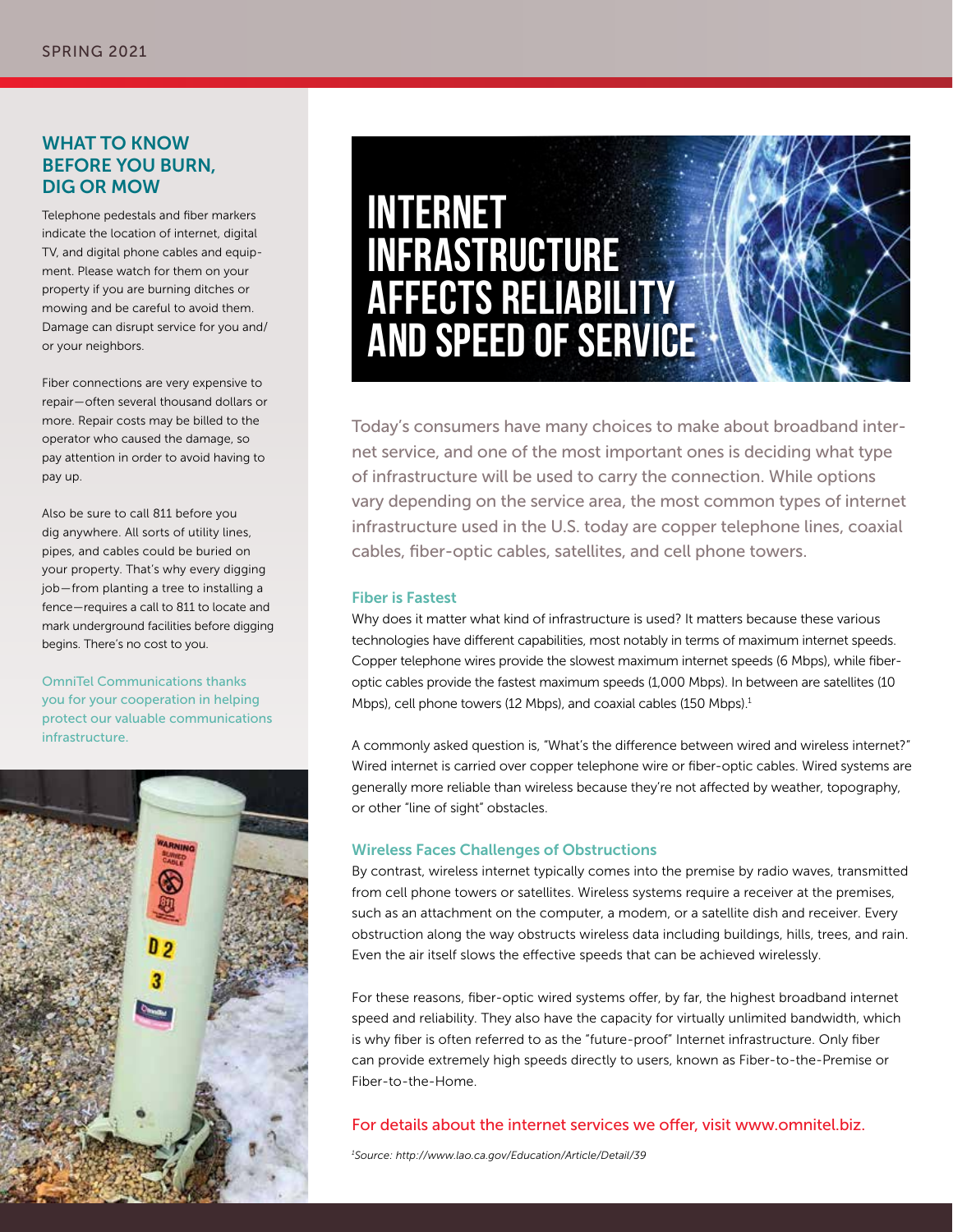## **FIBER OPTICS CONSTRUCTION PROJECTS COMING IN GREENE AND STACYVILLE**

OmniTel Communications is planning to encompass the cities of Greene and Stacyville with Fiber-to-the-Home (FTTH) construction projects, which are slated to begin during summer 2021. When completed, the newly constructed FTTH network will be able to bring new advanced communications services, including super high-speed broadband internet (with speeds up to 1 Gigabit per second), digital high-definition television, and digital telephone service to all homes and businesses in these two cities.

Ron Laudner, CEO of OmniTel Communications, states, "We are excited. This Fiber-to-the-Home build out will replace aging infrastructure with a state-of-the-art fiber optics network in the cities of Greene and



Stacyville. It's part of OmniTel's commitment to bring next-generation communications technology to all of our customers and the communities we serve. Fiber optic technology offers many advantages today, and because of its capacity for virtually unlimited bandwidth, this investment 'future proofs' our network for services that will become available in the future." OmniTel's network will be 100 percent fiber optic upon completion of the Greene and Stacyville FTTH construction projects.

Fiber optics are used to transmit data over optical fibers in a communications network. Fiber optic technology is unique because it carries massive amounts of information, called bandwidth, over long distances without degradation and at the speed of light. Fiber optic lines connected directly to your home allow you to receive a wide range of products and services including virtually unlimited internet speeds and bandwidth, reliable high-definition television, and digital telephone service. The investment in the new Greene and Stacyville fiber optics networks opens the door to limitless possibilities including work from home, telemedicine, and distance learning opportunities for students.

As we noted, the construction phase of the Greene and Stacyville FTTH projects will begin in the summer of 2021. Prior to the start of construction, OmniTel personnel will be meeting with property owners to determine if there are any obstructions or obstacles at your property. If you live in Greene or Stacyville, please register your home or business location for this year's fiber construction online at https://connect.omnitel.biz/ or call the OmniTel office at 641.749.2531. Registering will ensure that a fiber connection will be constructed to your location.

## COMMUNITY BENEFITS OF FIBER NETWORKS

Our Fiber to the Home (FTTH) network will have a positive impact on economic development by bringing virtually unlimited bandwidth to this community:

- A FTTH network is easier to maintain and delivers 100 times more bandwidth than coaxial, wireless, or copper networks.
- Businesses will have a greater ability to compete in the global economy.
- People can work from home-increasing personal productivity and decreasing commute times and air pollution.
- Quality of life is enhanced by access to online entertainment, education, and e-commerce.
- Homes and businesses can expect an increase in value.

FTTH networks help define successful communities just as good water, power, transportation, public safety, and schools have done for decades. OmniTel Communications is excited to bring you this next-generation communications technology.